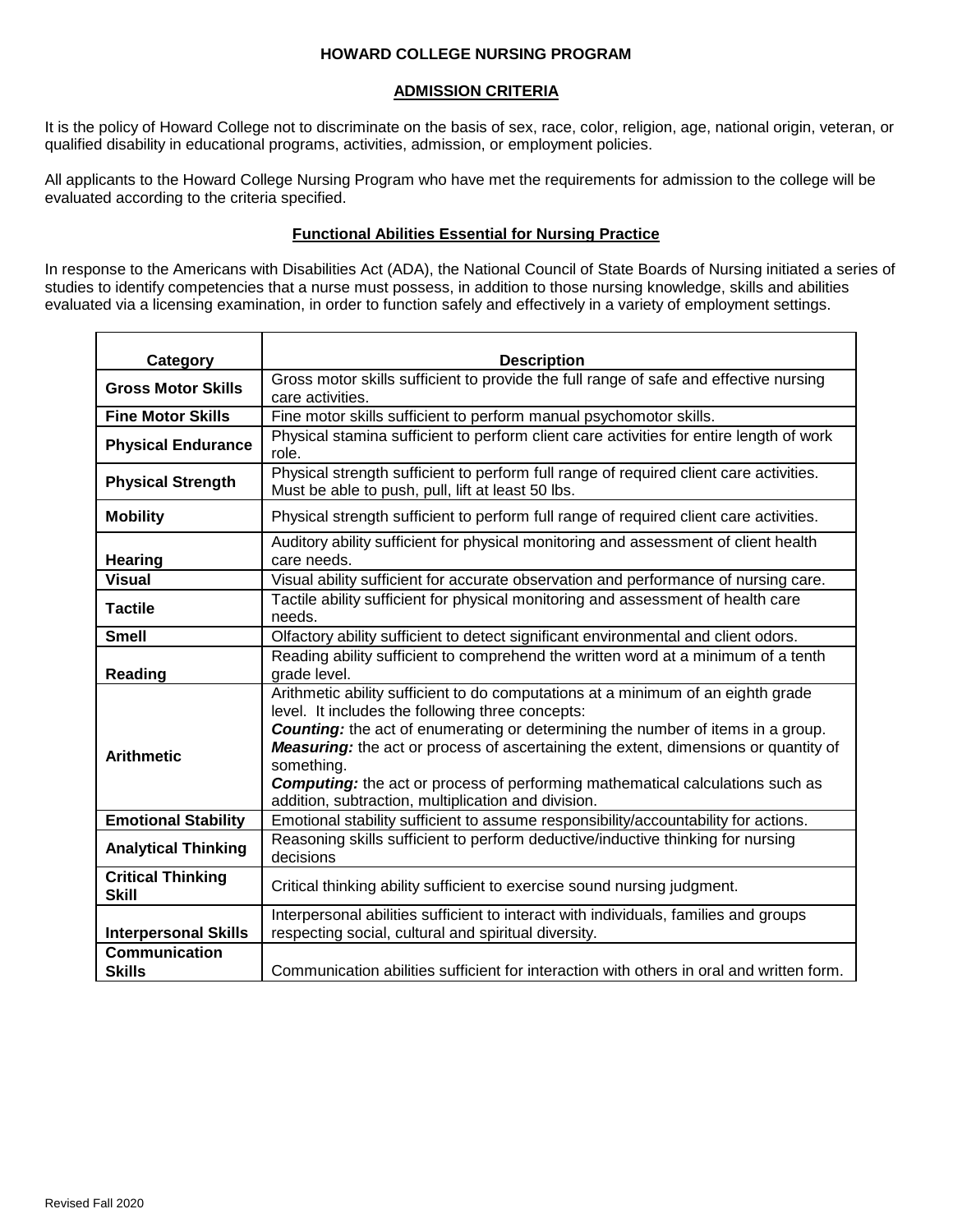#### **APPLICATION FOR LICENSURE**

A person who can answer "Yes" to any of the questions on 2-6 listed below may need to apply for a Declaratory Order (DO) as instructed by the Board of Nursing (BON). It is **mandatory to have a clearance letter/blue card prior to completion of the Nursing Program**. Responding **NO** when the answer is **YES** may result in program dismissal. Should the BON require you to complete a DO and you are not cleared, you will be withdrawn from the program

|              | m and forfeit any funds paid to that point.                                                                                                                                                                                                                                                                                                                                                                                                                                                                                                                                                                                                                                                                                                                                                                                                                                                                                                                                                                                                                                                                                                                                                                                                                                                                                                                                                                                                                                                                                                                                                                                                                                                                                                                                                                                                                                                                                                                                                                                                                                                                                                                                                                                                                                                                                                    |
|--------------|------------------------------------------------------------------------------------------------------------------------------------------------------------------------------------------------------------------------------------------------------------------------------------------------------------------------------------------------------------------------------------------------------------------------------------------------------------------------------------------------------------------------------------------------------------------------------------------------------------------------------------------------------------------------------------------------------------------------------------------------------------------------------------------------------------------------------------------------------------------------------------------------------------------------------------------------------------------------------------------------------------------------------------------------------------------------------------------------------------------------------------------------------------------------------------------------------------------------------------------------------------------------------------------------------------------------------------------------------------------------------------------------------------------------------------------------------------------------------------------------------------------------------------------------------------------------------------------------------------------------------------------------------------------------------------------------------------------------------------------------------------------------------------------------------------------------------------------------------------------------------------------------------------------------------------------------------------------------------------------------------------------------------------------------------------------------------------------------------------------------------------------------------------------------------------------------------------------------------------------------------------------------------------------------------------------------------------------------|
|              | [ ] Yes [ ] No (1.) Are you enrolled, planning to enroll, or have you graduated from a nursing program?                                                                                                                                                                                                                                                                                                                                                                                                                                                                                                                                                                                                                                                                                                                                                                                                                                                                                                                                                                                                                                                                                                                                                                                                                                                                                                                                                                                                                                                                                                                                                                                                                                                                                                                                                                                                                                                                                                                                                                                                                                                                                                                                                                                                                                        |
|              | Name of Nursing Program: Name of Nursing Program: Name of Nursing Program: Name of Nursing Program:                                                                                                                                                                                                                                                                                                                                                                                                                                                                                                                                                                                                                                                                                                                                                                                                                                                                                                                                                                                                                                                                                                                                                                                                                                                                                                                                                                                                                                                                                                                                                                                                                                                                                                                                                                                                                                                                                                                                                                                                                                                                                                                                                                                                                                            |
|              |                                                                                                                                                                                                                                                                                                                                                                                                                                                                                                                                                                                                                                                                                                                                                                                                                                                                                                                                                                                                                                                                                                                                                                                                                                                                                                                                                                                                                                                                                                                                                                                                                                                                                                                                                                                                                                                                                                                                                                                                                                                                                                                                                                                                                                                                                                                                                |
|              | Location: City City City City Communication of the City City City City City Communication of the City City City City City Communication of the City City City City City Communication of the City City City City City Communic<br>State                                                                                                                                                                                                                                                                                                                                                                                                                                                                                                                                                                                                                                                                                                                                                                                                                                                                                                                                                                                                                                                                                                                                                                                                                                                                                                                                                                                                                                                                                                                                                                                                                                                                                                                                                                                                                                                                                                                                                                                                                                                                                                        |
|              | Type of Nursing Program: (circle one) LVN<br>RN                                                                                                                                                                                                                                                                                                                                                                                                                                                                                                                                                                                                                                                                                                                                                                                                                                                                                                                                                                                                                                                                                                                                                                                                                                                                                                                                                                                                                                                                                                                                                                                                                                                                                                                                                                                                                                                                                                                                                                                                                                                                                                                                                                                                                                                                                                |
|              | Date of Enrollment: Date of Graduation:                                                                                                                                                                                                                                                                                                                                                                                                                                                                                                                                                                                                                                                                                                                                                                                                                                                                                                                                                                                                                                                                                                                                                                                                                                                                                                                                                                                                                                                                                                                                                                                                                                                                                                                                                                                                                                                                                                                                                                                                                                                                                                                                                                                                                                                                                                        |
| ] Yes [ ] No | (2.) For any criminal offense, including those pending appeal, have you:<br>been convicted of a misdemeanor?<br>А.<br>В.<br>been convicted of a felony?<br>C.<br>pled nolo contendere, no contest, or guilty?<br>D.<br>received deferred adjudication?<br>Е.<br>been placed on community supervision or court-ordered probation, whether or not adjudicated quilty?<br>F.<br>been sentenced to serve jail or prison time? court-ordered confinement?<br>G.<br>been granted pre-trial diversion?<br>been arrested or have any pending criminal charges?<br>Η.<br>been cited or charged with any violation of the law?<br>$\mathsf{L}$<br>been subject of a court-martial; Article 15 violation; or received any form of military judgment/<br>J.<br>punishment/action?<br>(You may only exclude Class C misdemeanor traffic violations.)<br>NOTE: Expunged and Sealed Offenses: While expunged or sealed offenses, arrests, tickets, or citations need<br>not be disclosed, it is your responsibility to ensure the offense, arrest, ticket or citation has, in fact, been expunged<br>or sealed. It is recommended that you submit a copy of the Court Order expunging or sealing the record in question<br>to our office with your application. Failure to reveal an offense, arrest, ticket, or citation that is not in fact expunged<br>or sealed, will at a minimum, subject your license to a disciplinary fine. Non-disclosure of relevant offenses raises<br>questions related to truthfulness and character.<br>NOTE: Orders of Non-Disclosure: Pursuant to Tex. Gov't Code § 552.142(b), if you have criminal matters that<br>are the subject of an order of non-disclosure you are not required to reveal those criminal matters on this form.<br>However, a criminal matter that is the subject of an order of non-disclosure may become a character and fitness<br>issue. Pursuant to other sections of the Gov't Code chapter 411, the Texas Nursing Board is entitled to access<br>criminal history record information that is the subject of an order of non-disclosure. If the Board discovers a criminal<br>matter that is the subject of an order of non-disclosure, even if you properly did not reveal that matter, the Board<br>may require you to provide information about any conduct that raises issues of character. |
| Yes [ 1 No   | (3.) Are you currently the target or subject of a grand jury or governmental agency investigation?                                                                                                                                                                                                                                                                                                                                                                                                                                                                                                                                                                                                                                                                                                                                                                                                                                                                                                                                                                                                                                                                                                                                                                                                                                                                                                                                                                                                                                                                                                                                                                                                                                                                                                                                                                                                                                                                                                                                                                                                                                                                                                                                                                                                                                             |

[ ] Yes [ ] No (4.) Has any licensing authority refused to issue you a license or ever revoked annulled cancelled accepted surrende of suspended, placed on probation, refused to renew a license, certificate or multi-state privilege held by you now<br>or previously, or ever fined, censured, refused to renew a license, certificate or multi-state privilege h

\*Within the past five (5) years have you been addicted to and/or treated for the use of alcohol or any other drug? [ ] Yes [ ] No  $(5.)$ 

\*Within the past five (5) years have you been diagnosed with, treated, or hospitalized for schizophrenia and/or<br>psychotic disorders, bipolar disorder, paranoid personality disorder, antisocial personality disorder, or bord  $(6.)$ [ ] Yes [ ] No personality disorder?'

If "YES" indicate the condition: [ ] schizophrenia and/or psychotic disorders, [ ] bipolar disorder,<br>[ ] paranoid personality disorder, [ ] antisocial personality disorder, [ ] borderline personality disorder

\*Pursuant to Occupations Code §301.207, information regarding a person's diagnosis or treatment for a physical condition, mental condition, or<br>chemical dependency is confidential to the same extent that information collect

\*\*\*IF YOU ANSWER "YES" TO ANY QUESTION #2 - #6, YOU MUST PROVIDE A SIGNED AND DATED LETTER DESCRIBING THE<br>INCIDENCE(S) THAT YOU ARE REPORTING TO THE BOARD.

| <b>Attestation</b>                                                                                                                                                                                                                                                                                                                                     |  |  |  |  |  |  |  |
|--------------------------------------------------------------------------------------------------------------------------------------------------------------------------------------------------------------------------------------------------------------------------------------------------------------------------------------------------------|--|--|--|--|--|--|--|
| I, the Petitioner referenced in this application, acknowledge this document is a legal document and I attest that the statements herein contained<br>are true in every respect. I understand that no one else may submit this form on my behalf and that I am accountable and responsible for the<br>accuracy of any answer or statement on this form. |  |  |  |  |  |  |  |
| Further, I understand that it is a violation of the 22 TAC § 217.12 (6)(I) and the Penal Code, sec 37.10, to submit a false statement to a government<br>agency; and                                                                                                                                                                                   |  |  |  |  |  |  |  |
| I consent to release of confidential information to the Texas Board of Nursing and further authorize the Board to use and to release said information<br>as needed for the evaluation and disposition of my application.                                                                                                                               |  |  |  |  |  |  |  |
| I understand that if I have any questions regarding this affidavit I should contact an attorney or the appropriate professional health provider.                                                                                                                                                                                                       |  |  |  |  |  |  |  |
| I will immediately notify the Board if at any time after signing this affidavit I no longer meet the eligibility requirements.                                                                                                                                                                                                                         |  |  |  |  |  |  |  |
| Applicant's Signature <b>Example 2018</b><br>Date: / /                                                                                                                                                                                                                                                                                                 |  |  |  |  |  |  |  |

Print Name\_\_\_\_\_\_\_\_\_\_\_\_\_\_\_\_\_\_\_\_\_\_\_\_\_\_\_\_\_\_\_\_\_\_\_\_\_\_\_\_\_\_\_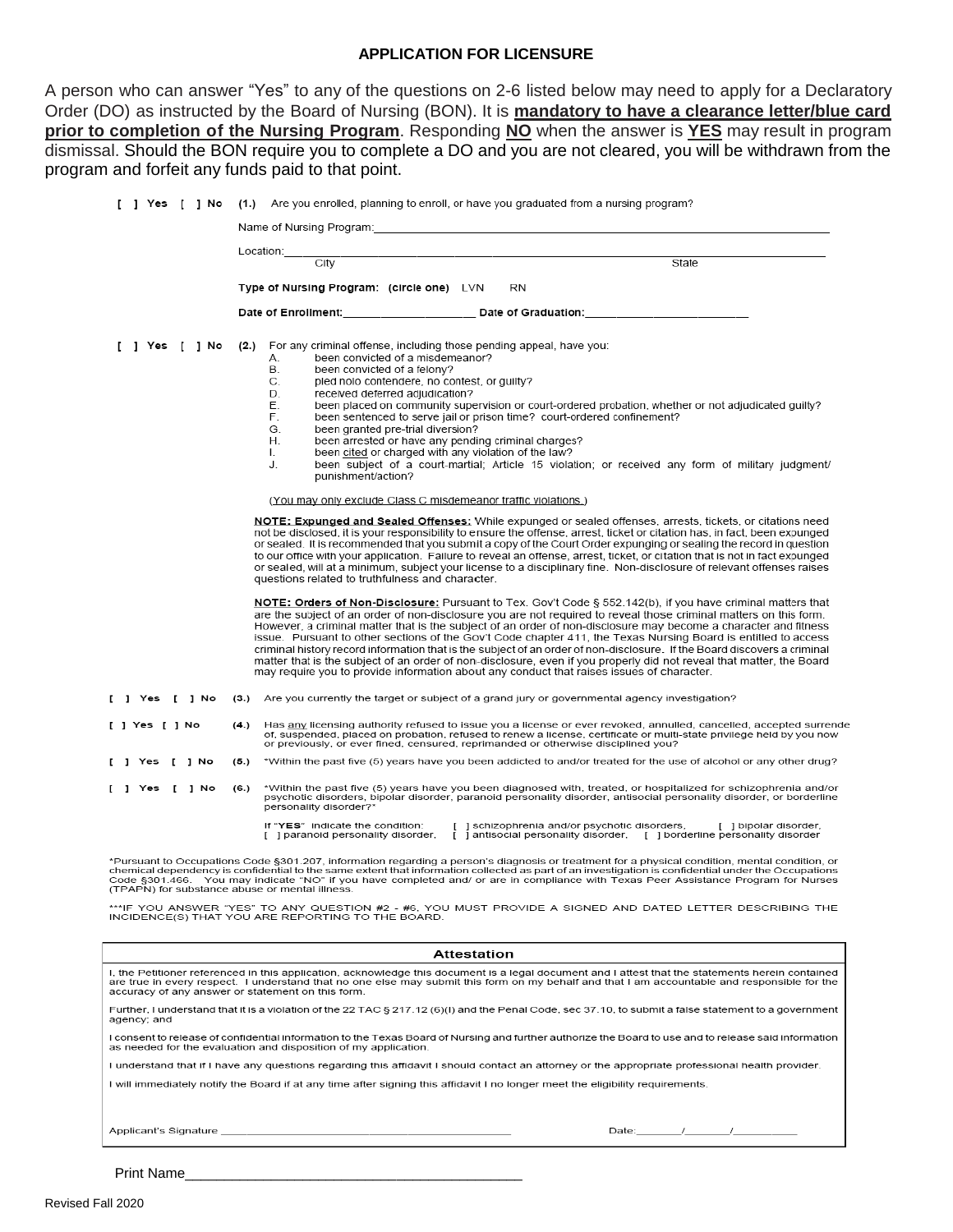# **NURSING PROGRAM SELECTION CRITERIA**

Applicant Name **Authority** Year

\*

Points will be given for two of your pre-requisite courses: Anatomy and Physiology I (lecture and lab) and Microbiology (lecture and lab). **Points will be calculated at the end of Summer I. NO EXCEPTIONS.**

| <b>Points</b> | <b>Microbiology</b><br>Lecture | <b>Microbiology</b><br>Lab | <b>Total</b><br><b>Points</b> | <b>Points</b> | <b>A&amp;PI</b><br>Lecture | <b>A&amp;PI</b><br>Lab | <b>Total</b><br><b>Points</b> |
|---------------|--------------------------------|----------------------------|-------------------------------|---------------|----------------------------|------------------------|-------------------------------|
|               | U                              | С                          |                               |               | C                          | С                      |                               |
| 1.5           | в                              | B                          |                               | 1.5           | B                          | B                      |                               |
| റ             | Α                              | Α                          |                               | ົ             |                            | A                      |                               |

# **PRE-REQUISITE COURSES**

#### **Testing – Test of Essential Academic Skills Test (TEAS)**

Students seeking admission to the Nursing Program must take the Test of Essential Academic Skills Test (TEAS). The student will be responsible for registering and paying for the exam through the ATI website www.atitesting.com. The testing schedule is on the Howard College website howardcollege.edu. Please contact the Testing Coordinator at 325-481-8300 for more information. The TEAS test can be taken once every 30 days with a maximum number of three (3) times per admission cycle (September 1 – May 31). **\*\*\*You must score the minimum requirement in each category in order to receive the points listed below. If you fall below the minimum, it will result in a score of zero (0) points. A score sheet with zero (0) in any of the three \*(3) categories may not be accepted. \*\*\***ONLY TEAS scores will be accepted. TEAS scores not taken at Howard College will be accepted from ATI. Scores will need to be mailed or emailed directly to the Howard College Health Professions Assistant, Debbie Sartain at [dsartain@howardcollege.edu](mailto:dsartain@howardcollege.edu)

| <b>POINTS</b> | <b>READING</b><br><b>Adjusted Individual Score</b> | <b>MATH</b><br><b>Adjusted Individual Score</b> | <b>SCIENCE</b><br><b>Adjusted Individual Score</b> | <b>TOTAL</b> |  |
|---------------|----------------------------------------------------|-------------------------------------------------|----------------------------------------------------|--------------|--|
|               | at least 70%                                       | at least 60 $%$                                 | at least 40%                                       |              |  |
| -4            | 80% or better                                      | 70% or better                                   | 50% or better                                      |              |  |
| 6             | 90% or better<br>TAT !! BAILTA HI ! V BAAAIBLE     | 80% or better                                   | 60% or better                                      |              |  |

**TOTAL POINTS MAX POSSIBLE – 26**

### **Contact Information**

Marnita Guinn, PhD, RN Manuel Tobias, MSN, RN Marnita Guinn, PhD, RN Debbie Sartain<br>Chair ADN Program Chair Vocational Nursing Health Professi Chair ADN Program **Chair Vocational Nursing Health Professions Assistant** 325-481-8300 Ext: 3428 325-481-8300 Ext: 3445 325-481-8300 Ext: 3435 [mguinn@howaradcollege.edu](mailto:mguinn@howaradcollege.edu) [mtobias@howardcollege.edu](mailto:mtobias@howardcollege.edu) [dsartain@howardcollege.edu](mailto:dsartain@howardcollege.edu)